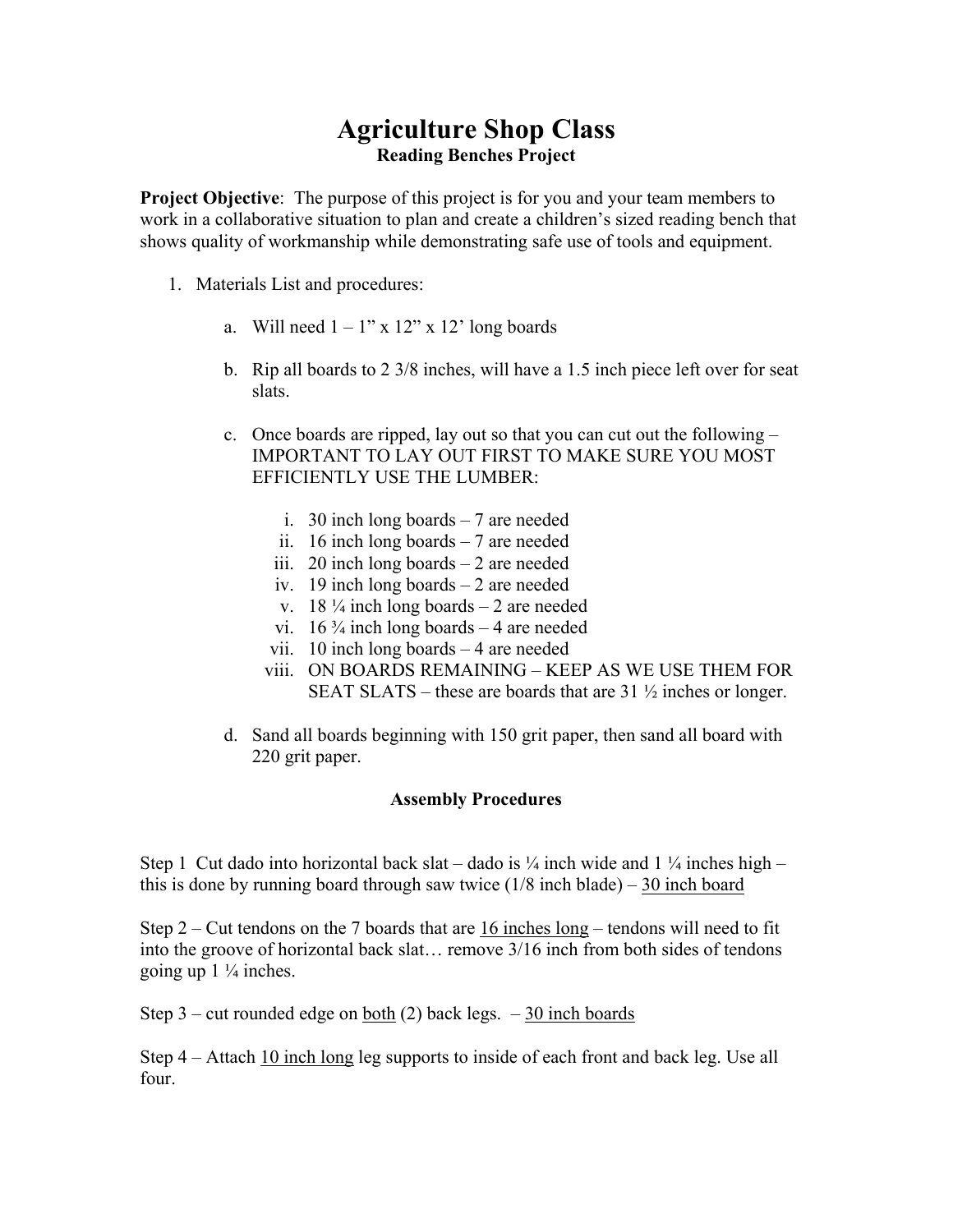Step 5 – cut out all four seat supports from the  $16\frac{3}{4}$  inch long pieces.

Step  $6$  – attach outside (use 2 of them) seat supports to legs.

Step 7 – attach front and back  $(2)$  frame members – 30 inch long pieces

Step 8 – attach <u>both (2)</u> arm supports –  $18\frac{1}{4}$  inch long pieces

Step 9 – attach 1 back seat slat (sits behind upright back slats). 30 inch long

Step 10 – assemble back – back – space, drill for pegs, cut pegs, and glue into holes.

Step 11 –Attach back to bench – up 15 inches from back (behind) seat slat and in  $\frac{1}{4}$  inch (at top)

Step 12 – Counter sink and attach bottoms of back slats to back seat (behind) slat.

Step 13 – Attach front (wide) seat slat

Step 14 – Cut out notches for arms (using bandsaw) and attach to arm supports.

Step  $15$  – Space and attach inner  $2$  seat supports.

Step 16 – Fabricate remaining 7 seat slats – 31  $\frac{1}{2}$  inches long by 1.5 inches wide. Need to be rounded over on all four edges. Then sand and attach to bench.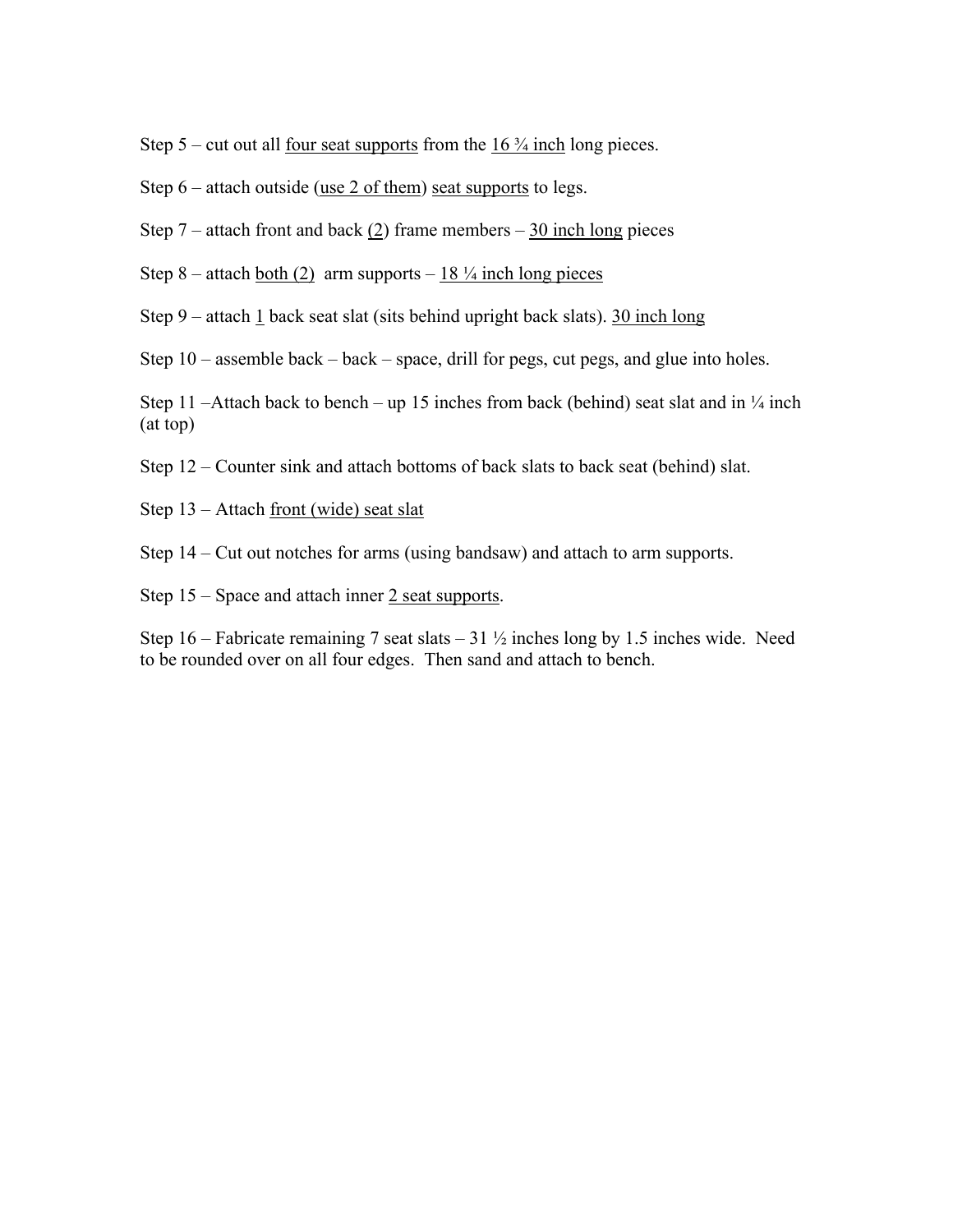## **Roland-Story Agriculture Shop Class Reading Bench Project**

Name

| <b>Evaluation</b><br>Criteria | 4-Excellent                                       | $3 -$ Above<br>Average                                          | $2 - Average$                                              | 1-Below<br>Average                                       |
|-------------------------------|---------------------------------------------------|-----------------------------------------------------------------|------------------------------------------------------------|----------------------------------------------------------|
| Length & Width                | Correct length $&$<br>width                       | $1/2$ to 1 inch off                                             | 1 to 1.5 inches<br>off                                     | More than 1.5<br>inches off                              |
| ** Painting                   | Correctly applied<br>- even and equal<br>coverage | Correctly applied<br>$-$ even, but<br>unequal coverage          | Incorrectly<br>applied – uneven<br>and unequal<br>coverage | Not painted.                                             |
| Finish                        | Very smooth and<br>free of defects                | Smooth with<br>some defects                                     | Rough with<br>defects                                      | Rough with splits                                        |
| ** Appearance                 | Even with<br>correctly applied<br>paint and stain | Slightly uneven<br>with correctly<br>applied paint and<br>stain | Uneven with<br>correctly applied<br>paint and stain        | Uneven with<br>paint and stain<br>applied<br>incorrectly |
| Frame                         | Equal with no<br>splits                           | Equal with less<br>than 1 splits                                | 2 to 3 splits                                              | More than 4<br>splits                                    |

|--|--|

Questions on backside ……………………… 5 points possible \_\_\_\_\_\_

Total points earned \_\_\_\_\_\_\_\_\_\_\_\_